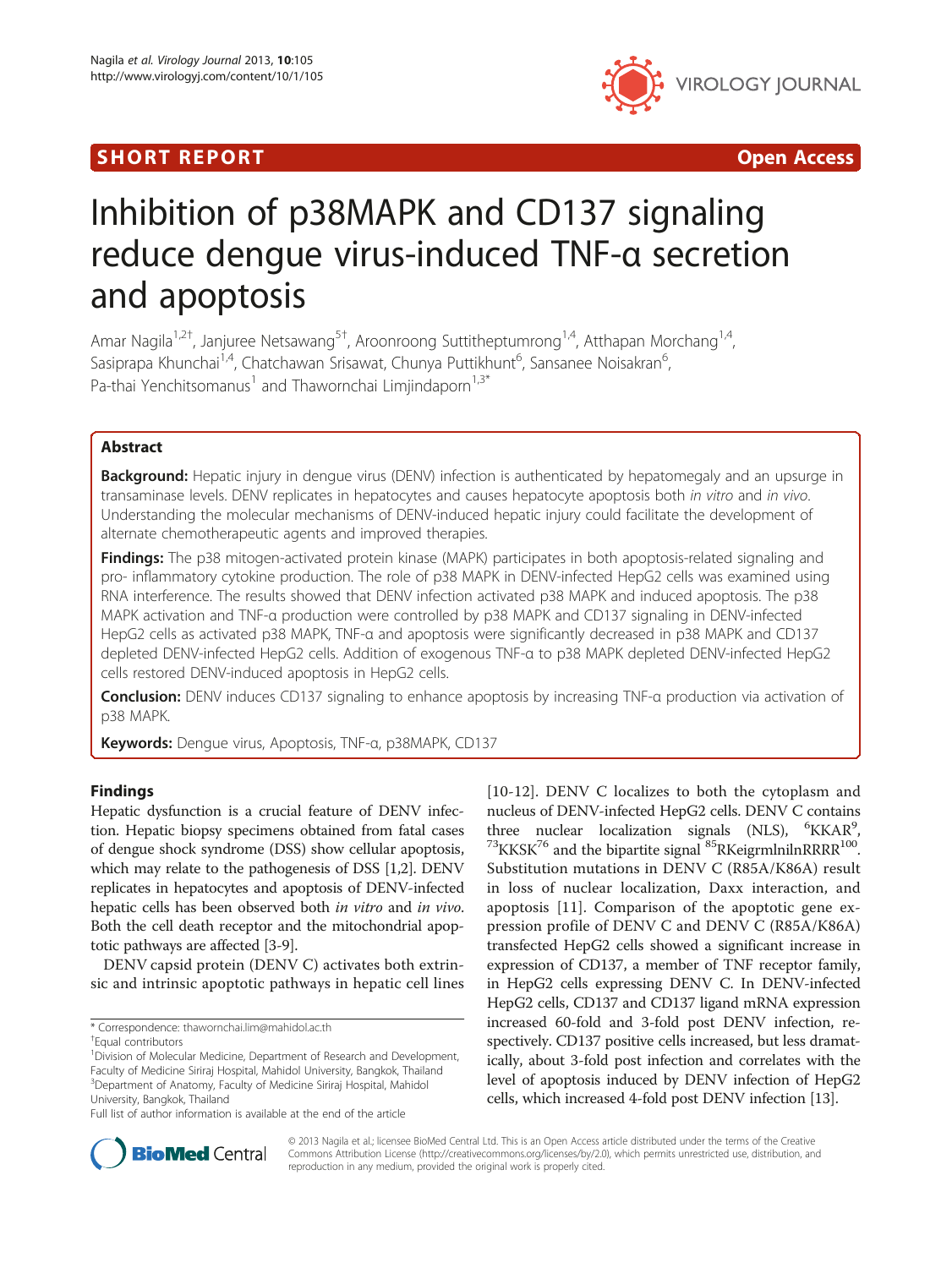<span id="page-1-0"></span>CD137 recruits TNF receptor associated factor 2 (TRAF2) and activates apoptosis signal regulating kinase 1 (ASK1), resulting in activation of cJun N-terminal kinase (JNK) and p38 mitogen-activated protein kinase (MAPK) [[14](#page-6-0)]. p38 MAPK is primarily implicated in apoptosisrelated signaling [[15](#page-6-0)]. However, activation of p38 MAPK increases inflammatory cytokine production [\[16\]](#page-6-0). Activation of p38 MAPK may contribute to the pathogenesis of DENV-induced apoptosis via both mechanisms.

### Inhibition of DENV-induced apoptosis in HepG2 cells by siRNA against p38 MAPK

We first asked whether RNAi knockdown of p38α MAPK, which is a crucial mediator of proinflammatory cytokine production, would inhibit DENV-induced apoptosis in HepG2 cells, an approach that might alleviate DENVmediated hepatic injury. At 24 h after seeding, HepG2 cells were transfected with 200 pmol of siRNA directed

against p38α MAPK, 5'CAGACCATATTAACCAGCTTC AGCA3<sup>'</sup> or with siControl, 5<sup>'</sup> CACGCCTCTTTGTCTT GTTTCGAAA 3' (Invitrogen), using lipofectamine 2000 (Invitrogen). Twenty-four hours post transfection, the cells were infected with DENV serotype 2 strain 16681 at an MOI of 5 using the methods described previously [[13](#page-6-0)]. The percentage of apoptotic cells was determined by annexin V/FITC and PI double staining (BD Biosciences) and quantitation by flow cytometry. The efficiency of p38α MAPK knockdown by siRNA was examined by realtime RT-PCR using p38α MAPK-specific primers (p38α MAPK-F, 5'CGACTTGCTGGAGAAGATGC3', and p38α MAPK-R, 5'TCCATCTCTTCTTGGTCAAGG3') and by Western blot analysis using primary antibodies against p38 MAPK and β-actin (Santa Cruz Biotechnology). About 30% decreases in both mRNA and protein expression levels of p38 MAPK were observed (Figure 1A, 1B). In addition, treatment with siRNA against p38 MAPK

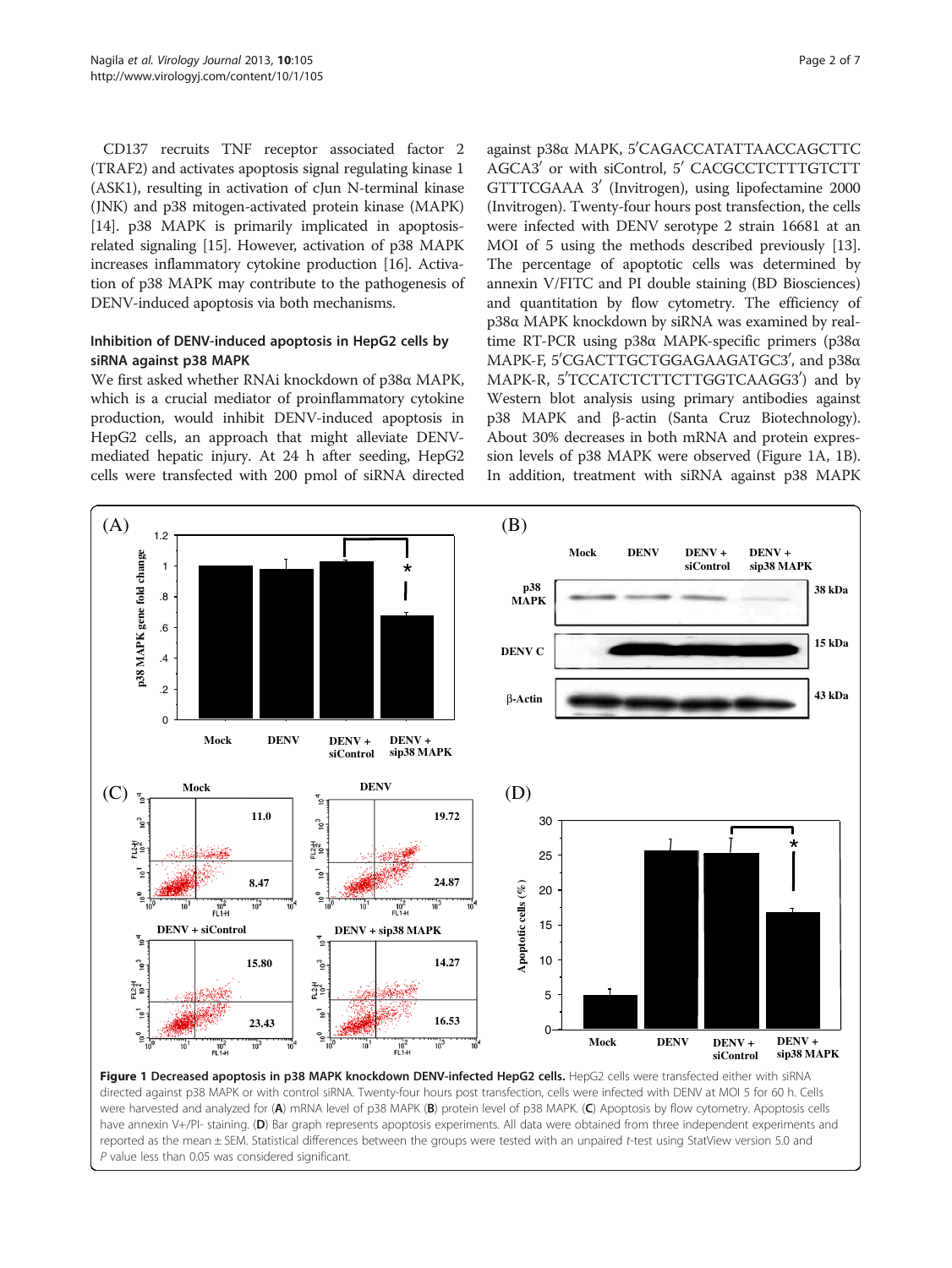<span id="page-2-0"></span>reduced apoptosis from 23.43% to 16.53% in DENVinfected HepG2 cells (Figure [1](#page-1-0)C, D) suggesting a role for p38 MAPK in DENV-mediated apoptosis. The result of siRNA directed against p38 MAPK in DENV-infected HepG2 cells is agreeable to our previous study of pharmacological inhibition of p38 MAPK by SB203580 in DENVinfected HepG2 cells [[17\]](#page-6-0). Therefore, genetic inhibition of p38 activity reproduces pharmacological inhibition of the enzyme and confirms the contribution of p38 MAPK to apoptotic events induced by DENV [[17](#page-6-0)]. DENV infected HepG2 cells equally in the presence or absence of SB203580 [\[17\]](#page-6-0) but DENV production in BHK-21 cells was decreased in the presence of SB203580 [\[18](#page-6-0)].

## Inhibition of DENV C-induced apoptosis in stable HepG2 cell expressing DENV C by siRNA against p38 MAPK

We next asked whether DENV C activates p38 MAPKinduced apoptosis by examining the effect of siRNA against p38α MAPK on apoptosis of HepG2 cells stably expressing DENV C. HepG2 cells stably expressing DENV C were constructed in this study using retroviral

system (Stratagene). Briefly, 70% confluent of HEK 293T cells was transfected with p-VPack-GP, p-VPack-VSV-G and pFB-Neo-DENV C using lipofectamine 2000 (Invitrogen). The culture supernatant containing infectious viral particles was collected after 24 h post transfection and added to HepG2 cells, which were preincubated with 8 μg / ml of polybrene. Twenty-four h after incubation, stable HepG2 cells expressing DENV C were selected with media containing 0.5 mg/ml G418 (Calbiochem). The G418-resistant cells were grown and maintained in DMEM medium containing 0.5 mg/ml G418, and the expression of DENV C was examined by flow cytometry and Western blot analysis using anti-body to DENV C [[19\]](#page-6-0). Up to  $5 \times 10^5$  the stably expressing cells were plated for 24 h prior to transfection. The cells were then transfected with siRNAs as described in the preceding experiment. Knock-down efficiency was assessed by Western blot analysis. The 15 kDa capsid protein was expressed in stable HepG2 cells expressing DENV but not in HepG2 cells expressing control plasmid (Figure 2A). To activate the extrinsic apoptotic



Figure 2 Decreased apoptosis in p38 MAPK knockdown HepG2 cells expressing DENV C. HepG2 cells expressing DENV C or control plasmid were transfected either with siRNA directed against p38 MAPK or with control siRNA and then treated with 0.5 μg/ml anti-Fas mAb and 1 ug/ml cycloheximide for 24 h. Cells were collected and analyzed for (A) p38 MAPK, DENV C and actin (B) Bar graph represents apoptosis experiments. All data were obtained from three independent experiments and reported as the mean ± SEM. Statistical differences between the groups were tested with an unpaired t-test using StatView version 5.0 and P value less than 0.05 was considered significant. (C) Apoptosis by flow cytometry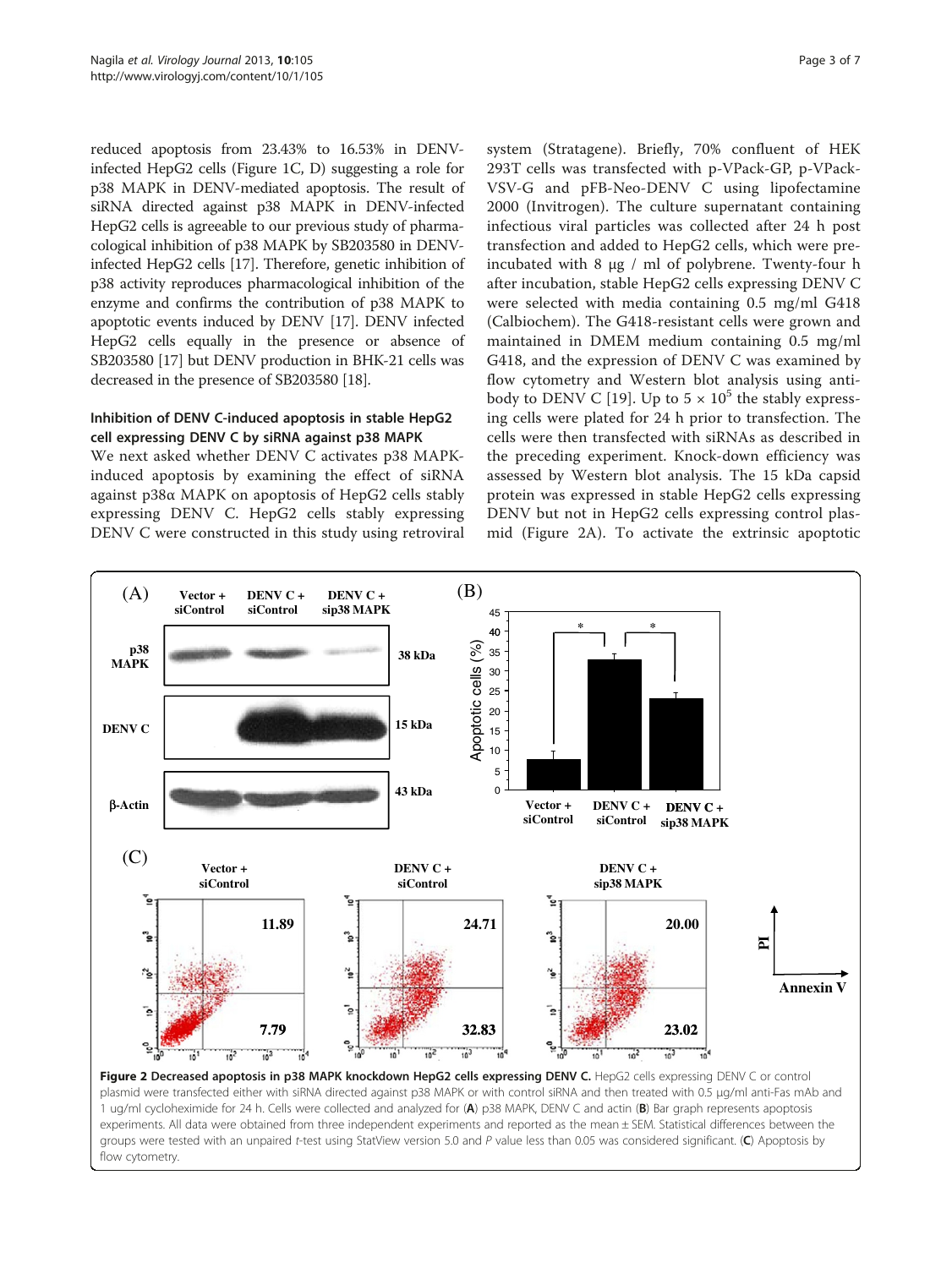pathway, cells were treated with 0.5 μg/ml anti-Fas mAb (Sigma) and 1 ug/ml cycloheximide (Sigma) for 24 h in culture medium. Both adherent and floating cells, as well as culture supernatants, were collected and assessed for apoptosis by annexinV/PI staining (BD Biosciences). As with DENV-infected cells, siRNA p38α MAPK resulted in a substantial reduction in p38 MAPK protein, but had no effect on DENV C expression (Figure [2](#page-2-0)A). In the presence of anti-Fas and cycloheximide, apoptosis of HepG2 cells expressing DENV C increased from 7.79% to 32.83% compared to that of HepG2 cells expressing control plasmid. HepG2 cells expressing DENV C transfected with p38 MAPK siRNA reduced apoptosis from 32.83% to 23% (Figure [2](#page-2-0)B, [2](#page-2-0)C). In our previous study without anti-Fas mAb and cycloheximide treatment, HepG2 cells were transiently transfected with a DENV C or control plasmid and incubated in the presence of DMSO or 10 μM of SB203580 for 24 h. The percentage of apoptotic cells was then determined by annexin V/FITC and PI double staining and quantitation by flow cytometry. Comparable to apoptosis of HepG2 cells expressing control plasmid, apoptosis of HepG2 cells expressing DENV C increased from 10.11% to 24.40%. Apoptosis of HepG2 cells expressing DENV C decreased from 24.40% to 5.69% in medium with SB203580 [[17](#page-6-0)]. Therefore, genetic inhibition of p38 activity reproduces pharmacological inhibition of the enzyme and verifies the contribution of p38 MAPK to apoptotic events induced specifically by DENV C. However, not all DENV-induced cell death is caused by DENV C, other DENV proteins including M, NS3 protease and NS2B-NS3 precursor also induces apoptosis [\[20,21\]](#page-6-0).

## Inhibition of DENV-induced phosphorylated p38 MAPK, TNF-α production and apoptosis in HepG2 cells by siRNA against CD137

To further define the molecular mechanisms involved, we asked whether CD137 signaling regulates p38 MAPK activation and apoptosis in DENV-infected HepG2 cells. siRNA knockdown of CD137 was performed as described for p38 MAPK using the CD137-specific oligo 5'CACGCTCCGTTTCTCTGTTGTTAAA 3' (Invitrogen). The efficiency of knockdown was examined by real-time RT-PCR using CD137-specific primers CD137-F, 5'CCA AAA TGT TCT GCT GAT CG3' and CD137-R, 5' AAG ACT GTG GCG CCC TG3'. The number of CD 137 positive cells was measured by flow cytometry using a primary antibody against CD137 (Santa Cruz Biotechnology). Transfection of HepG2 cells with siRNA against CD137 resulted in a nearly 2-fold reduction in CD137 mRNA and CD137-positive cells (Figure [3A](#page-4-0), [3B](#page-4-0)). The effect of CD137 depletion on p38 MAPK activation during DENV infection and apoptosis were measured by Western blot analysis using primary antibody against phosphorylated p38 MAPK (Santa Cruz Biotechnology), and by annexinV/

PI staining (BD Biosciences), respectively. Knockdown of CD137 expression reduced the amount of phosphorylated p38 MAPK (Figure [3C](#page-4-0)) and apoptosis (Figure [3](#page-4-0)D). These results indicate a role of CD137 signaling in regulation of p38 MAPK activation and apoptosis in DENV-infected HepG2 cells. As DENV induced CD137 expression only 30% of the infected cells (Figure [3](#page-4-0)B) and expressed at the late stage of infection [[13](#page-6-0)], CD137 and p38 MAPK signaling may support other apoptotic signaling pathways [\[3](#page-6-0)-[9](#page-6-0)] to aggravate apoptosis at the late stage of DENV infection. Multiple studies in vitro and in vivo models implicate TNF-α in DENV-induced tissue damage [\[8,22](#page-6-0)]. In addition, TNF-α induced apoptosis via p38 MAPK activation was shown in pseudorabies virus infection [\[23\]](#page-6-0).

We next asked whether TNF-α mediated DENVinduced apoptosis via CD137 signaling. TNF-α expression in CD137 depleted DENV-infected HepG2 cells was examined by real-time RT-PCR using TNF-α-specific primers TNF-α-F, 5'TGCTTGTTCCTCAGCCTCTT3',and TNF-α-R, 5' ATGGGCTACAGGCTTGTCACT3' and by ELISA (R&D Systems). DENV infection of HepG2 cells resulted in a dramatic increase in TNF-α mRNA and protein (Figure [3E](#page-4-0), [3F](#page-4-0)). However, CD137 siRNA treatment reduced of TNF-α production about 30% (Figure [3E](#page-4-0), [3](#page-4-0)F), which correlates well with the comparable reduction in apoptosis of CD137 knockdown cells (Figure [3D](#page-4-0)).

## Inhibition of p38 MAPK activity by SB203580 decreased TNF-α production in DENV-infected HepG2 cells

As p38 MAPK is one of the downstream targets of CD137 signaling, it is important to assess whether inhibition of p38 MAPK activity in DENV-infected HepG2 cells would reduce TNF-α expression. HepG2 cells were infected with DENV serotype 2 at a MOI 5 and incubated 48 h in the presence of either DMSO or 10 μM SB203580 (Santa Cruz Biotechnology). TNF-α mRNA expression of DENVinfected HepG2 cells and TNF-α protein expression in supernatant of DENV-infected HepG2 cells were subsequently examined by real-time RT-PCR and by ELISA, respectively. As expected, treatment with 10 μM SB203580 significantly reduced TNF-α expression in DENV-infected HepG2 cells (Figure [4](#page-5-0)A, [4B](#page-5-0)) indicating that pharmacological inhibition of p38 MAPK reduced TNF-α secretion in DENV-infected HepG2 cells. Whether inhibition of both p38 and CD137 signalings has the additive effect on TNF-α production merits further investigation.

## The role of TNF-α expression in apoptosis of DENVinfected HepG2 cells

It would be important to evaluate the effect of TNF-α expression in apoptosis of DENV-infected HepG2 cells. Supernatants containing DENV from mock-infected or DENV-infected HepG2 cells in the presence of either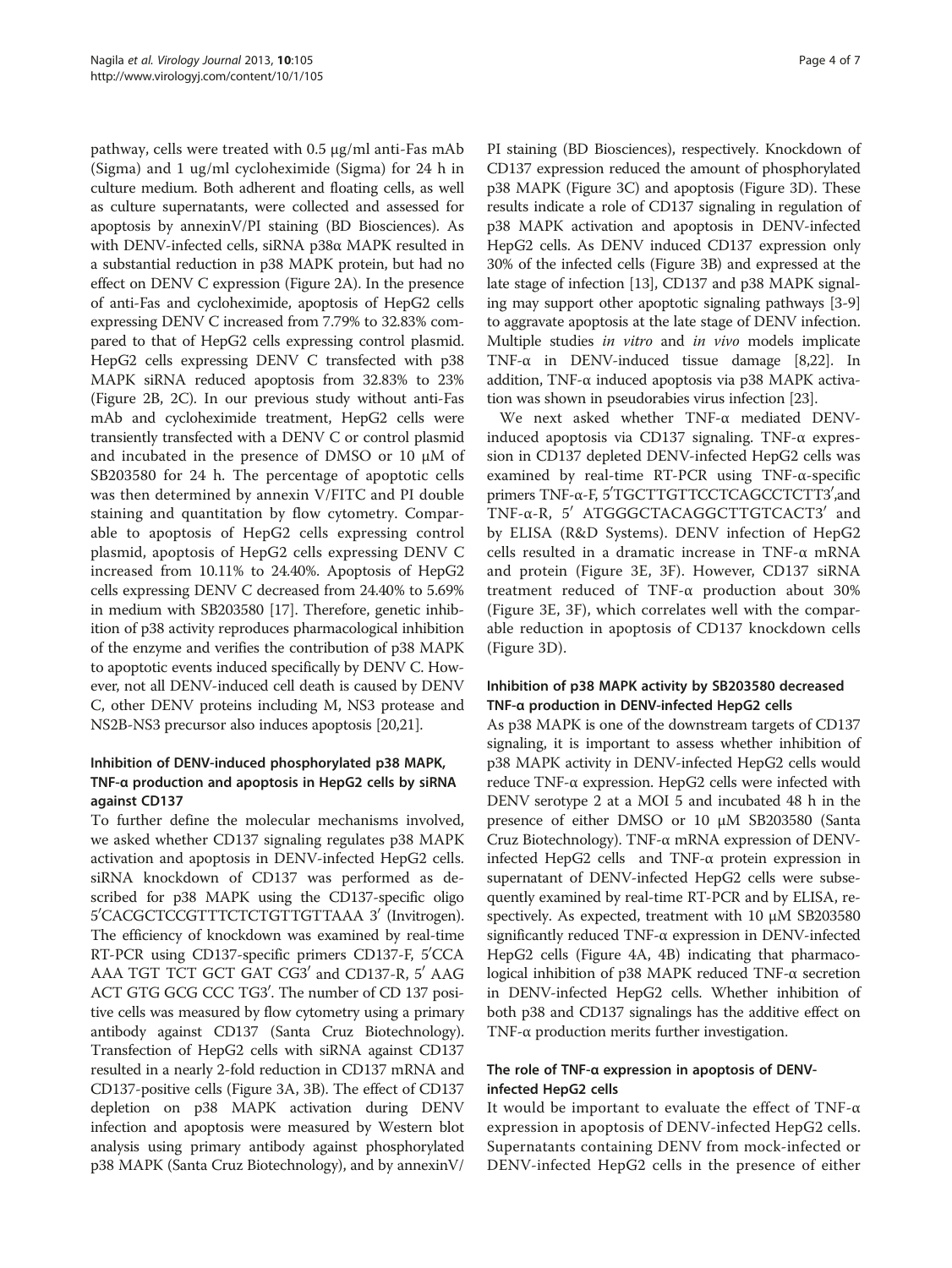<span id="page-4-0"></span>

were transfected with either CD137 siRNA or control siRNA. Twenty-four hours post transfection, cells were infected with DENV at MOI 5 for 60 h. Cells were collected and analyzed for (A) CD137 mRNA (B) CD137 positive cells (C) phosphorylation of p38 and (D) Apoptosis by flow cytometry. The cells were collected and analyzed for TNF-a mRNA (E) and the culture supernatant was analyzed for TNF-a protein (F). All data were obtained from three independent experiments and reported as the mean ± SEM. Statistical differences between the groups were tested with an unpaired  $t$ -test using StatView version 5.0 and  $P$  value less than 0.05 was considered significant.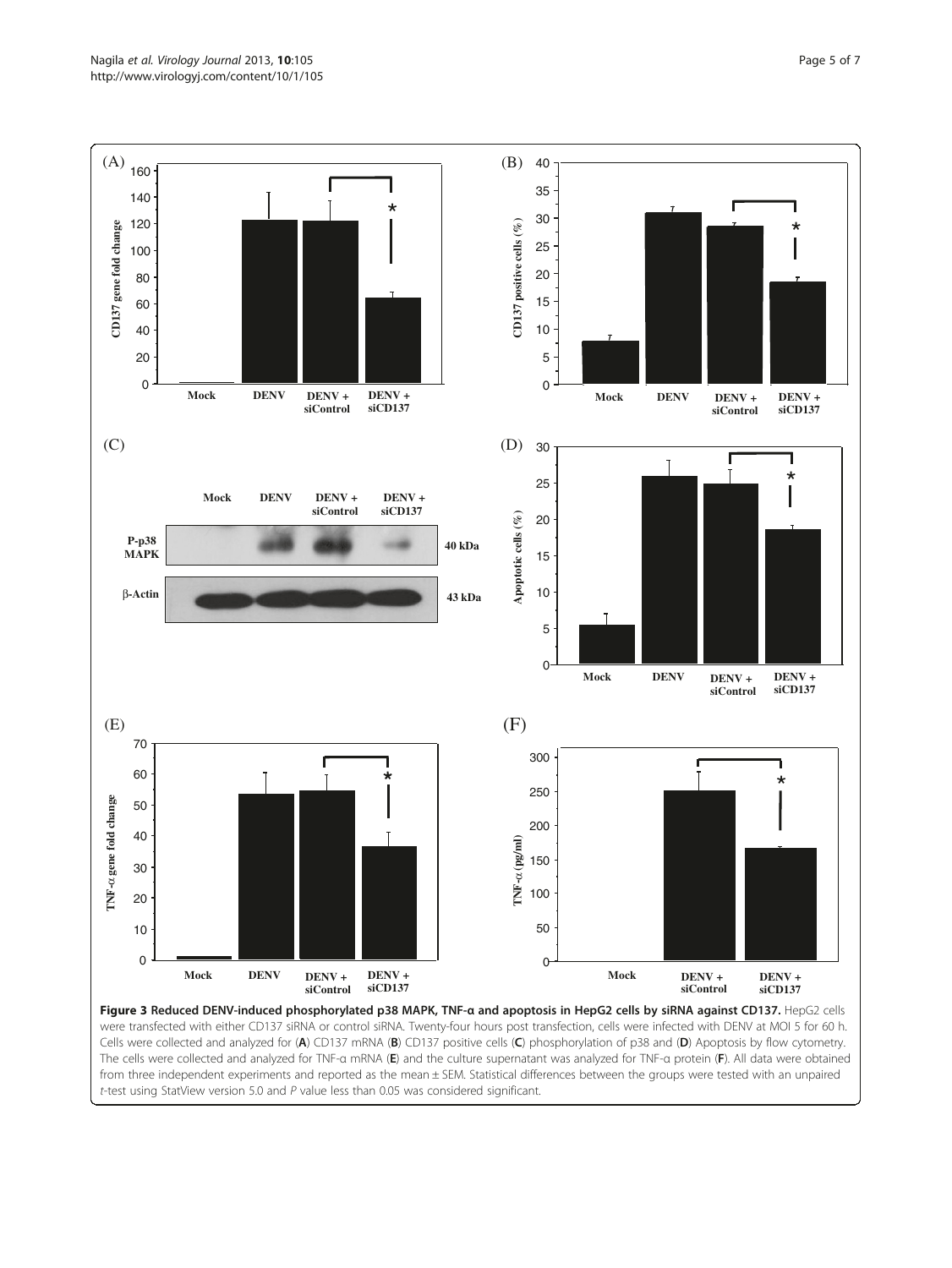<span id="page-5-0"></span>

DMSO or 10 μM SB203580 was isolated and further incubated with HepG2 cells in the presence or absence of recombinant TNF-α (250 ng/ml)(Sigma). The percentage of apoptotic cells was then determined at 72 h by annexin V/FITC and PI double staining and quantitation by flow cytometry. The result in Figure 4C showed that apoptosis of DENV-infected HepG2 cells decreased from 22% to 11.59% when HepG2 cells were incubated with supernatant containing virus from SB203580 treated DENV-infected HepG2 cells. Addition of recombinant TNF-α to supernatant from SB203580 treated DENV-infected HepG2 cells increased apoptosis of DENV-infected HepG2 cells from 11.59% to 17.89% (Figure 4C) suggesting that TNF- $\alpha$ production affects DENV-induced apoptosis of HepG2

cells. Our result supports the previous studies for the role of TNF-α expression in DENV-induced apoptosis in other cell lines. TNF-α produced from macrophage was shown to enhance DENV-induced endothelial cell death [[24](#page-6-0)] and inhibition of peripheral blood mononuclear cell (PBMC) apoptosis by etanercept, which is the antibody to TNF- $\alpha$ , was also reported [[25\]](#page-6-0). In summary, we propose in Figure 4D that DENV induces phosphorylated p38 MAPK to stimulate apoptosis and inhibition of p38 MAPK and CD137 pathway reduce DENV-induced TNF-α secretion and apoptosis of HepG2 cells.

#### Competing interests

The authors declare that they have no competing interest.